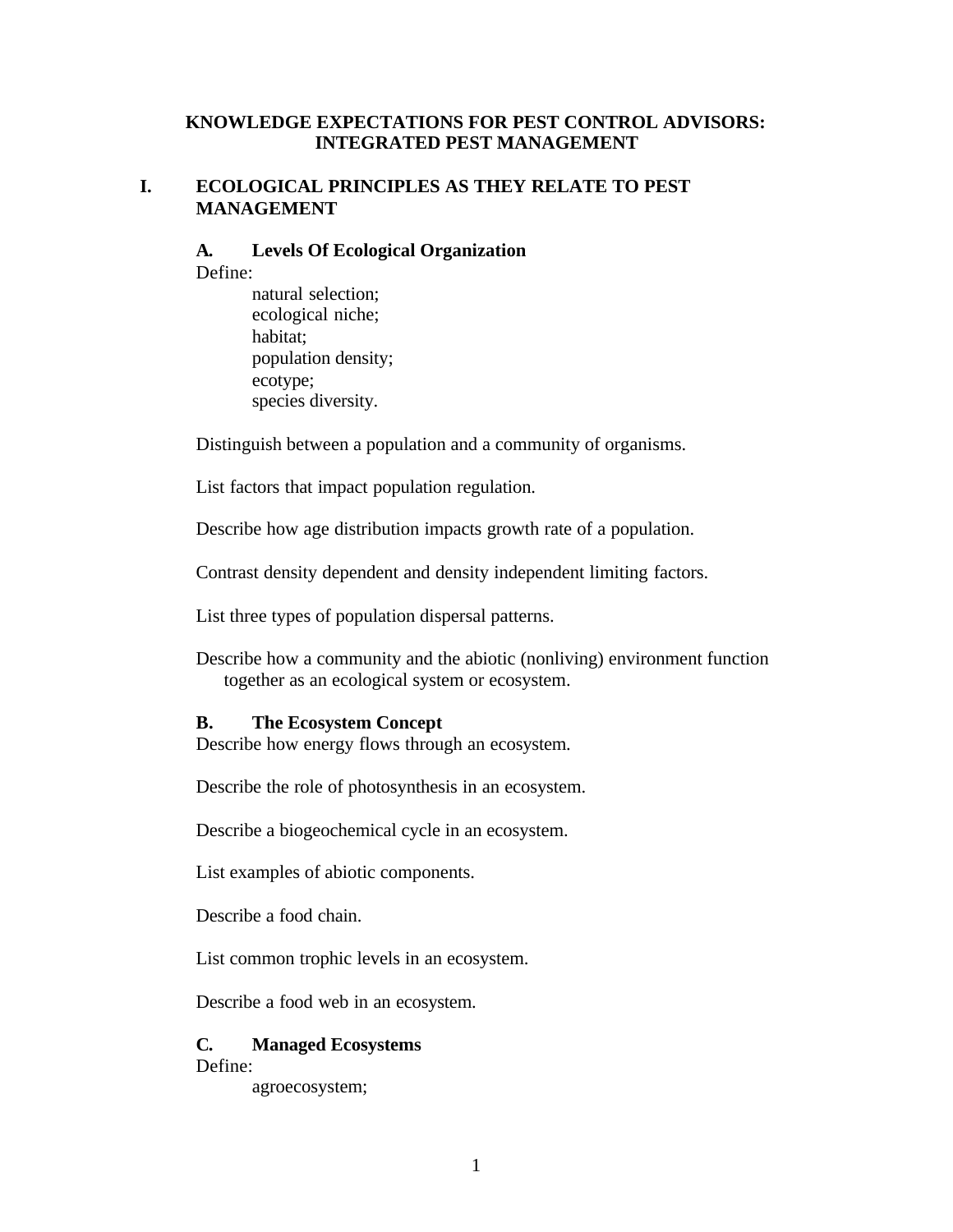managed ecosystem.

Define limiting factors and describe their importance to pest management.

#### **D. The Ecology of Pest Problems**

Define equilibrium population density.

Distinguish between r and K strategists.

#### **E. Biodiversity**

Describe the importance of biodiversity to agroecosystems.

### **II. THE INTEGRATED PEST MANAGEMENT CONCEPT**

#### **A. The Purpose Of Pest Management**

Compare/contrast preventative, suppressive, and eradicative approaches to pest management.

List the factors to be considered in pest management decision making.

Define:

pest; key pest; occasional pest; secondary pest.

Recognize that pest species can exist at tolerable levels.

### **B. What Is Integrated Pest Management?**

Define:

integrated pest management; treatment threshold; host resistance; biological control; cultural control; mechanical control; pesticide resistance; pest resurgence; secondary pest outbreaks.

Describe the relationship of treatment threshold to economic injury level.

Recognize the relationship between pest population levels and damage.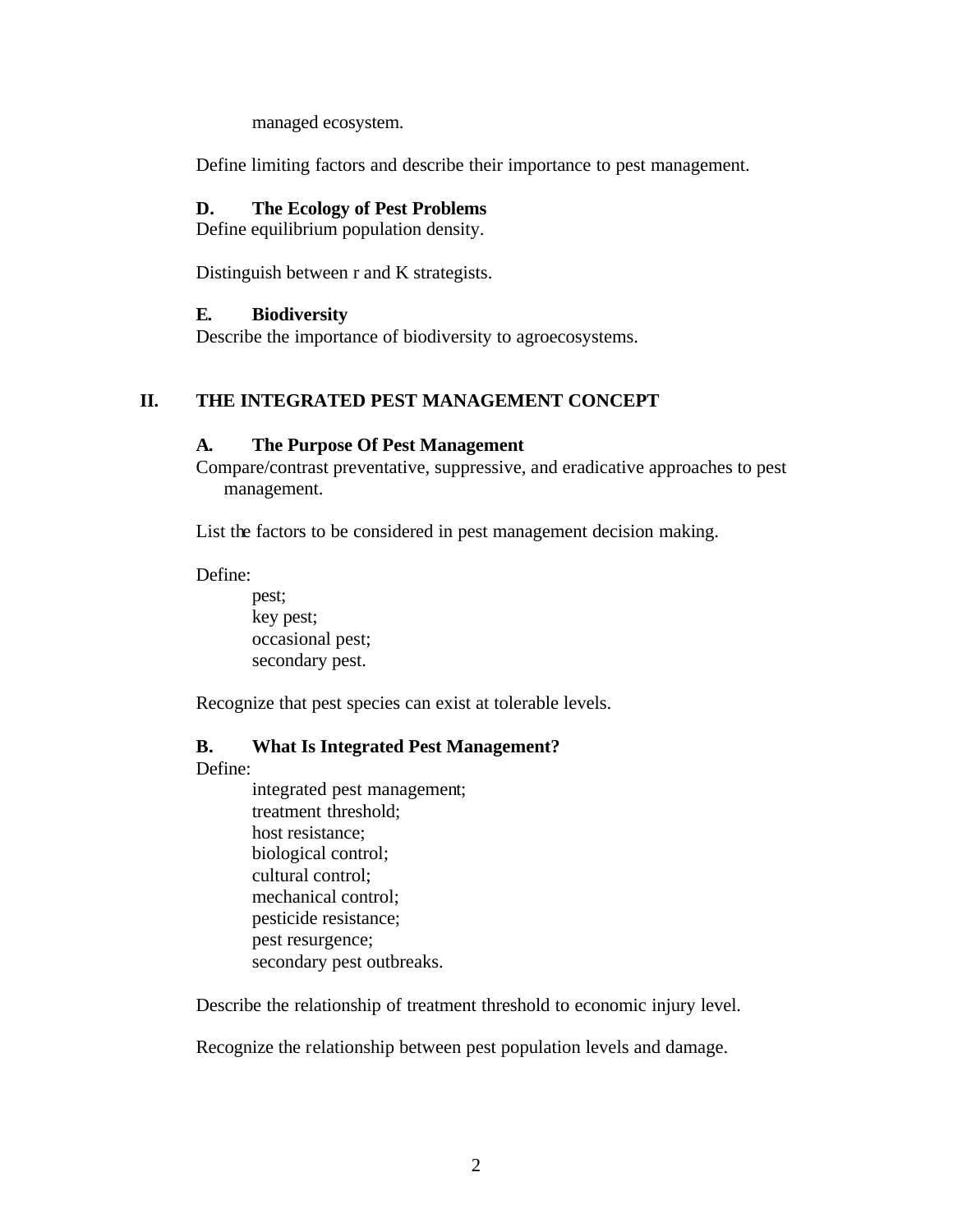- Recognize the relationship of personal preferences on aesthetic injury levels on pest management decisions.
- List the types of management options available in integrated pest management.

Recognize the importance of natural enemies to IPM.

List factors of the physical environment that impact pest populations.

Describe the role of water management on crop biology/pests.

Recognize the importance of soil on crop biology/pests.

Describe how soil type can impact success of chemical and cultural pest control.

Describe the importance of crop biology and pest biology to IPM.

Recognize how weed species composition can change due to repeated herbicide use.

Describe how IPM programs support more reliable control options.

### **III. UNDERSTANDING THE PESTS**

Identify the characteristics of a successful pest.

Describe the importance of knowing a pest's life cycle in an IPM system.

#### **A. Pest Identification**

Recognize the levels in classification systems.

Describe the benefits of knowing both common and scientific names.

- Describe the importance of proper pest identification when selecting control strategies.
- Identify the drawbacks of relying only on symptom identification for pest identification.

Describe the importance of lab analysis in plant pathogen identification.

#### **B. Types of Pests**

Distinguish the following invertebrate classes: insects (Insecta); spiders and mites (Arachnida);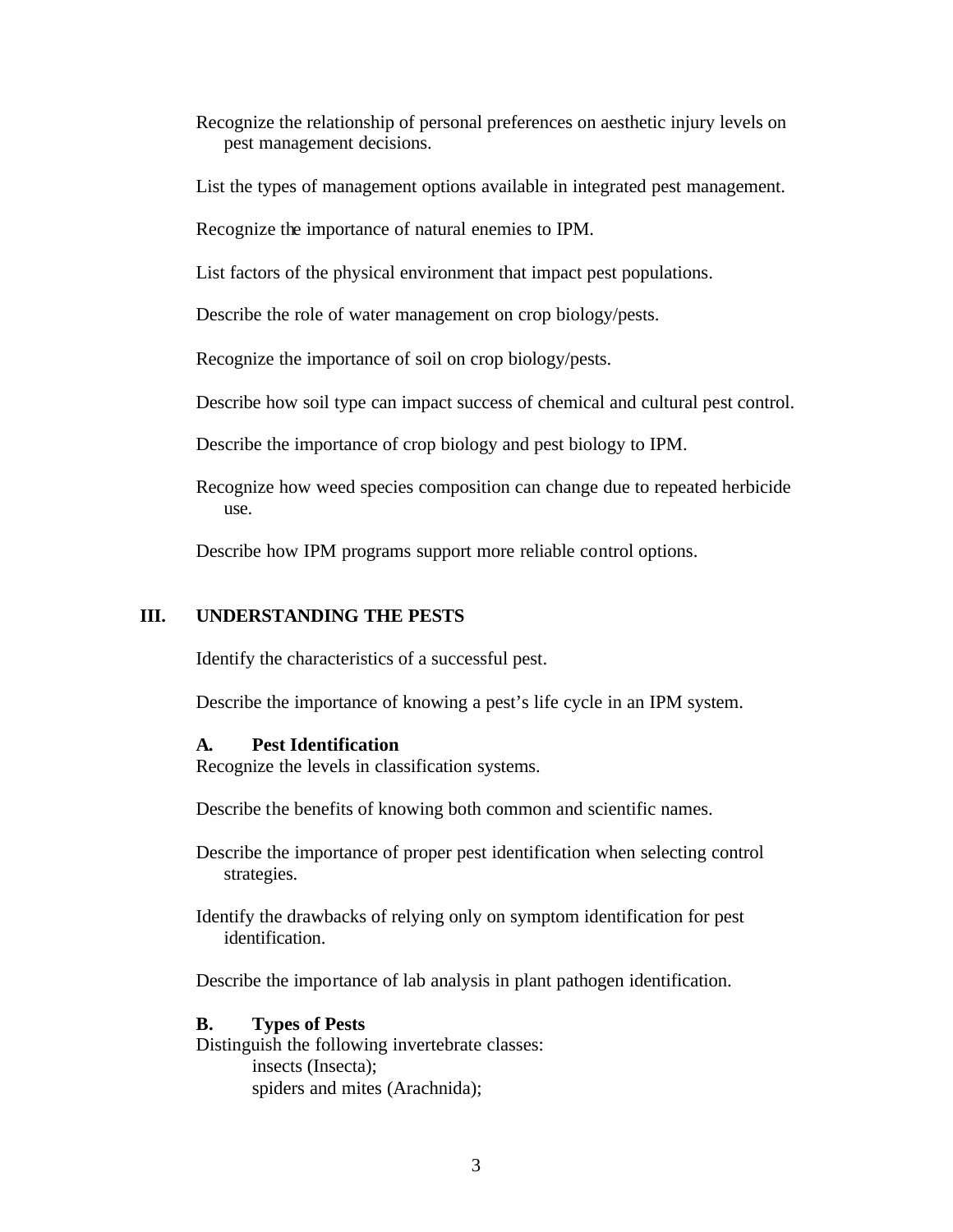centipedes (Chilopoda); millipedes (Diplopoda).

Define:

invertebrate; arthropod; molt; instar; metamorphosis; exoskeleton; nymph; larva; pupa; nematode; vertebrates; weed; plant disease; vector; fungi bacteria; virus.

List the major invertebrate groups that are pests.

Recognize the following body parts on an insect: head; thorax, abdomen; antenna; pronotum; forewing; hindwing; compound eye.

Identify the types of mouthparts found on insects.

Recognize the following body parts of mites: gnathosoma; idiosoma; palp; chelicera.

Recognize the following body parts of spiders: cephalothorax; abdomen; leg;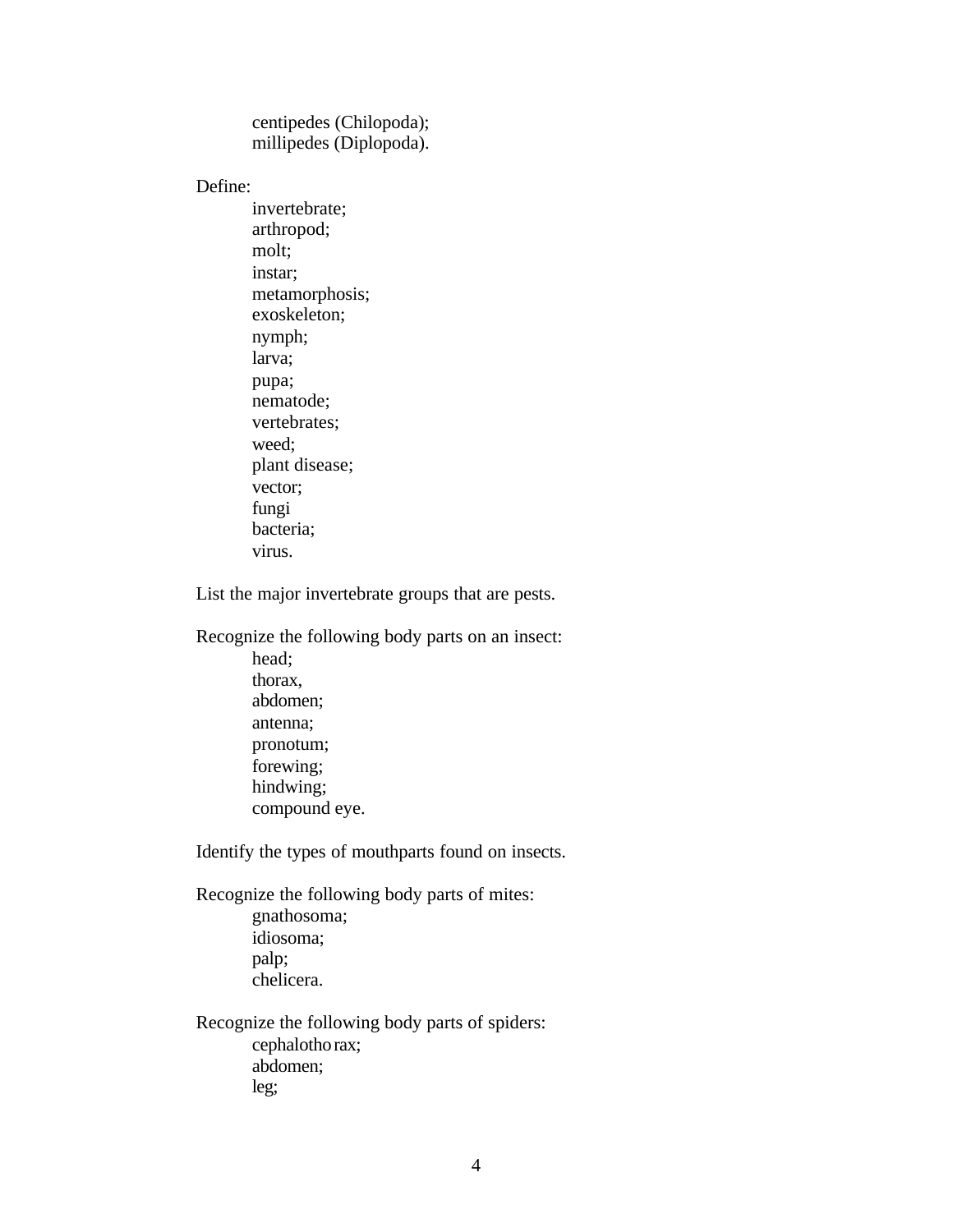spinnerets; pedipalp; chelicera; eyes.

Compare/contrast gradual and complete metamorphosis.

Describe the life cycle of a: moth; aphid; stink bug; spider mite.

Identify the importance of recognizing the eggs of insects and mites.

Identify types of damage insects cause to plants.

Identify the phylum of snails and slugs.

Describe how nematodes injure plants.

Describe the life cycle of a typical plant parasitic nematode.

Describe some above ground and root symptoms that can be associated with nematode damage.

Distinguish ectoparasitic nematodes from endoparasitic nematodes.

List types of vertebrates that can be pests.

Describe how the following signs can be used to help identify vertebrate pests: tracks; toothmarks; droppings; dens; burrows; trails.

Distinguish monocots from dicots.

List major plant parts used to identify mature broadleaf weeds.

Recognize the key features used to identify: grass seedlings broadleaf seedlings.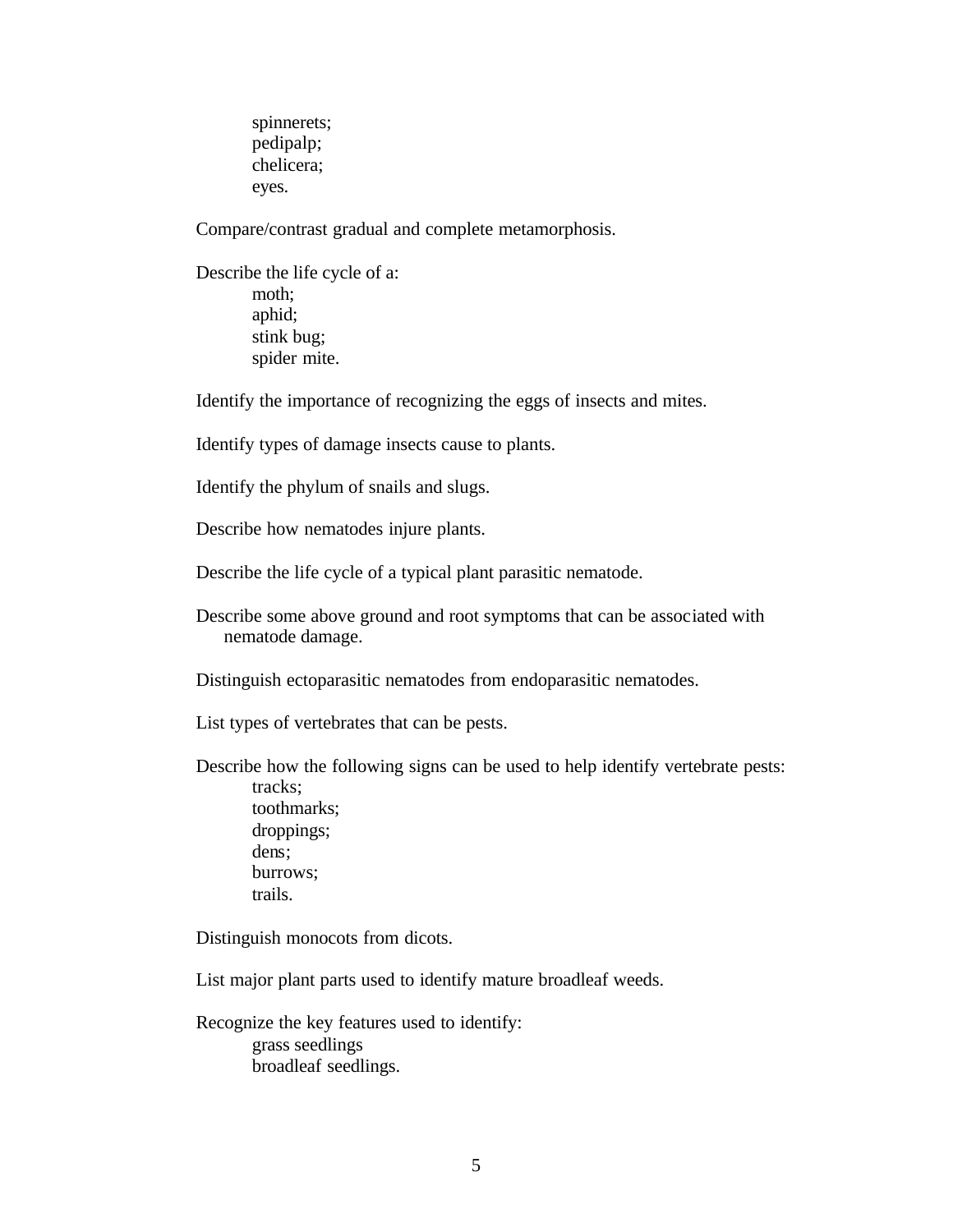Describe the life cycle of: annual weeds; perennial weeds; biennial weeds.

Differentiate between summer and winter annual weeds.

Describe the different vegetative reproductive structures of perennial weeds: rhizomes; bulbs, stolons, tubers.

Describe how differing weed germination requirements affect management decisions.

List the characteristics that make weeds successful competitors.

List the mechanisms by which weed seeds are disseminated.

Differentiate between parasitic and nonparasitic (abiotic) diseases.

Describe the relationship between the three components of the plant disease triangle.

Distinguish between the terms: "pathogen" and "disease"; "signs" and "symptoms" of disease.

Describe the importance of identifying the causal agent of disease symptoms.

Describe the following stages in the development of a disease:

inoculation; penetration; establishment of infection; growth; reproduction; dissemination; survival.

Identify the importance of the overwintering stage of a pathogen on pest control strategies.

Describe the impact of insects as vectors of disease.

Describe the overwintering/oversummering mechanisms for: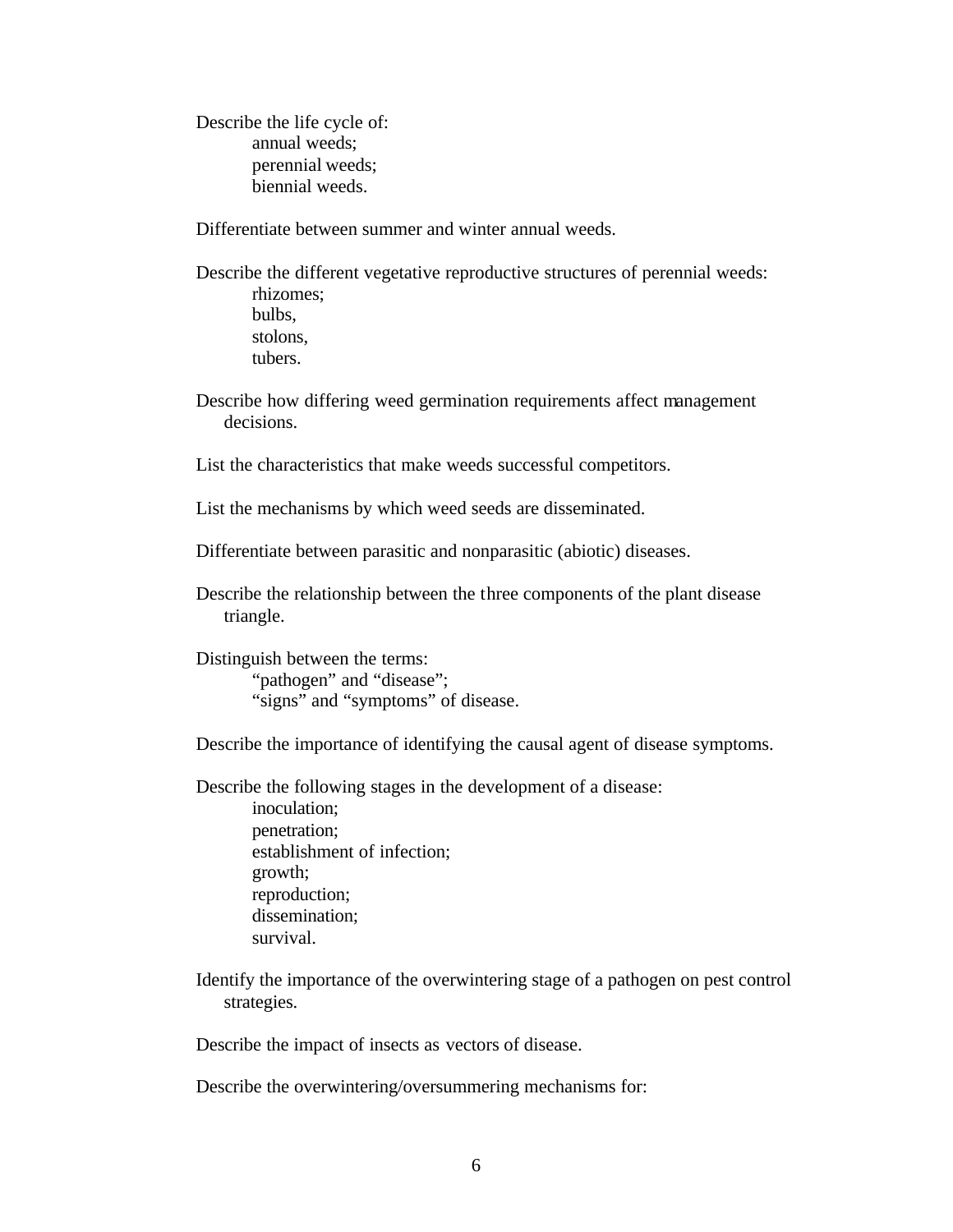fungi; bacteria; virus. List the mechanisms of dispersion for: fungi; bacteria; virus.

## **IV. MANAGEMENT METHODS FOR IPM PROGRAMS**

### **A. Host Resistance or Tolerance**

Explain how physical factors such as variations in temperature, nutrition, and water stress can affect the degree of host plant resistance.

Define:

tolerance; true resistance; apparent resistance; hybrid; transgenic; rootstock; scion.

Compare and contrast horizontal and vertical resistance.

Explain how an IPM program can help prolong the useful life of a resistant cultivar.

Describe the classical breeding techniques used to develop resistant plants.

Explain how tissue culture and genetic engineering techniques are used in the development of resistant cultivars.

List situations where use of non-host plants may be a feasible management solution.

#### **B. Biological Control**

Describe the major biological control approaches used in pest management: importation; conservation and enhancement; augmentation.

Define and give an example of: predator; parasite;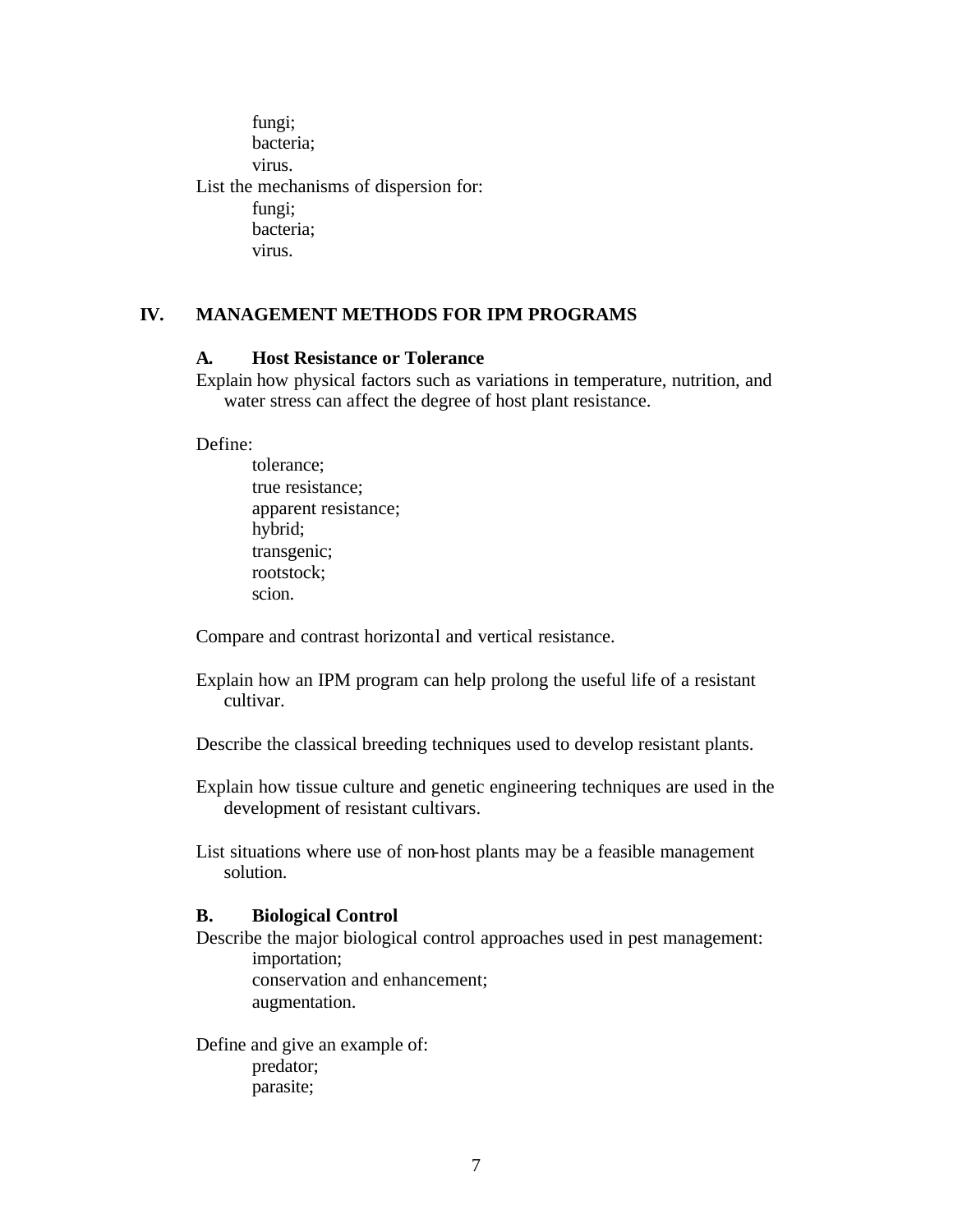parasitoid; antibiosis; antagonist; allelopathy; competitor.

Describe some approaches to encourage naturally occurring biological control agents.

Compare/contrast the role of inundative releases versus inoculative releases in a biological control program.

Describe how the following practices can be used to conserve or enhance the activities of insect natural enemies:

selection of pesticide; selective timing or placement of pesticide; plant diversity; ant control; harvest practices.

Identify the following common generalist predators of insect and mite pests in immature and adult stages:

lady beetles; lacewings; syrphid fly; spider; minute pirate bug.

Describe the typical life cycle of an insect parasitoid.

List the two orders to which most insect parasitoids belong.

Describe the use of nematodes in the biological control of insects.

List three types of organisms that are common insect pathogens.

List the major group of natural enemies used for the biological control of weeds in California.

Identify a weed pest successfully controlled through the use of natural enemies.

- Explain why biological control of weeds has been more successful against rangeland and aquatic weeds than weeds of agricultural crops.
- Describe the role of crop competitiveness as a biological approach to weed control.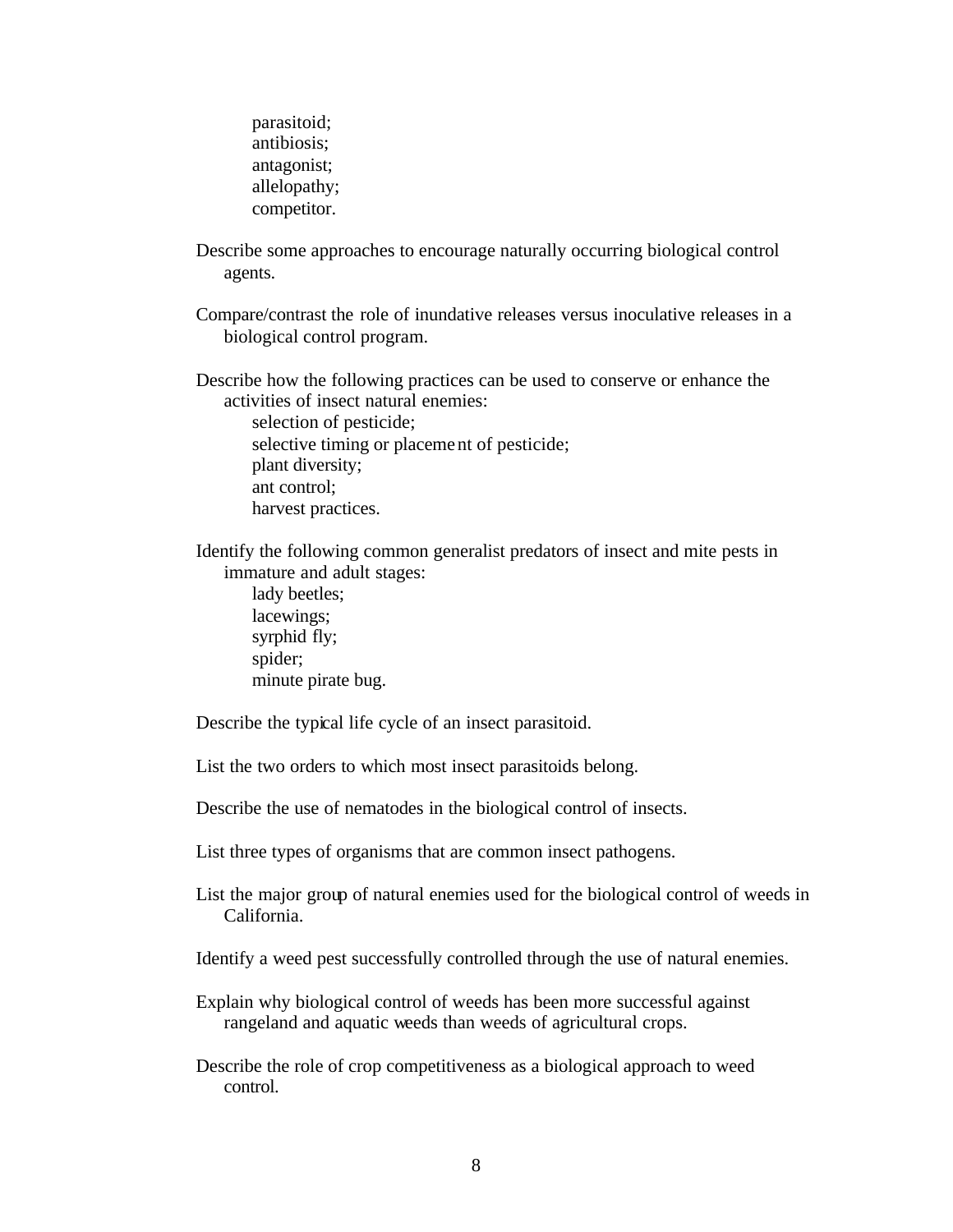Define disease suppressive soils.

#### **C. Cultural Pest Control**

Describe the advantages of using cultural controls in an integrated pest management program.

Describe how site selection can affect pest problems.

List six important sanitation techniques.

Describe the benefits of destroying alternate hosts in a pest management program.

Define:

habitat modification; intercropping.

Describe how smother crops and cover crops can be used in an IPM program.

List the potential advantages and disadvantages of cover crops.

List the attributes of pests successfully managed with crop rotation practices.

Describe how adjusting the planting date can benefit weed control.

Describe how early harvest can reduce pest problems.

Describe how poor irrigation practices can lead to pathogen and weed pest problems.

List three pest problems associated with excess nitrogen applications.

#### **D. Mechanical And Physical Methods Of Control**

Describe how proper site preparation can reduce pest problems.

Describe how soil tillage can reduce or increase certain pest problems.

Define conservation tillage.

Describe the importance of timing when mowing is used as a weed control practice.

Describe the use of flaming as a weed management tool.

Describe the benefits of mulches.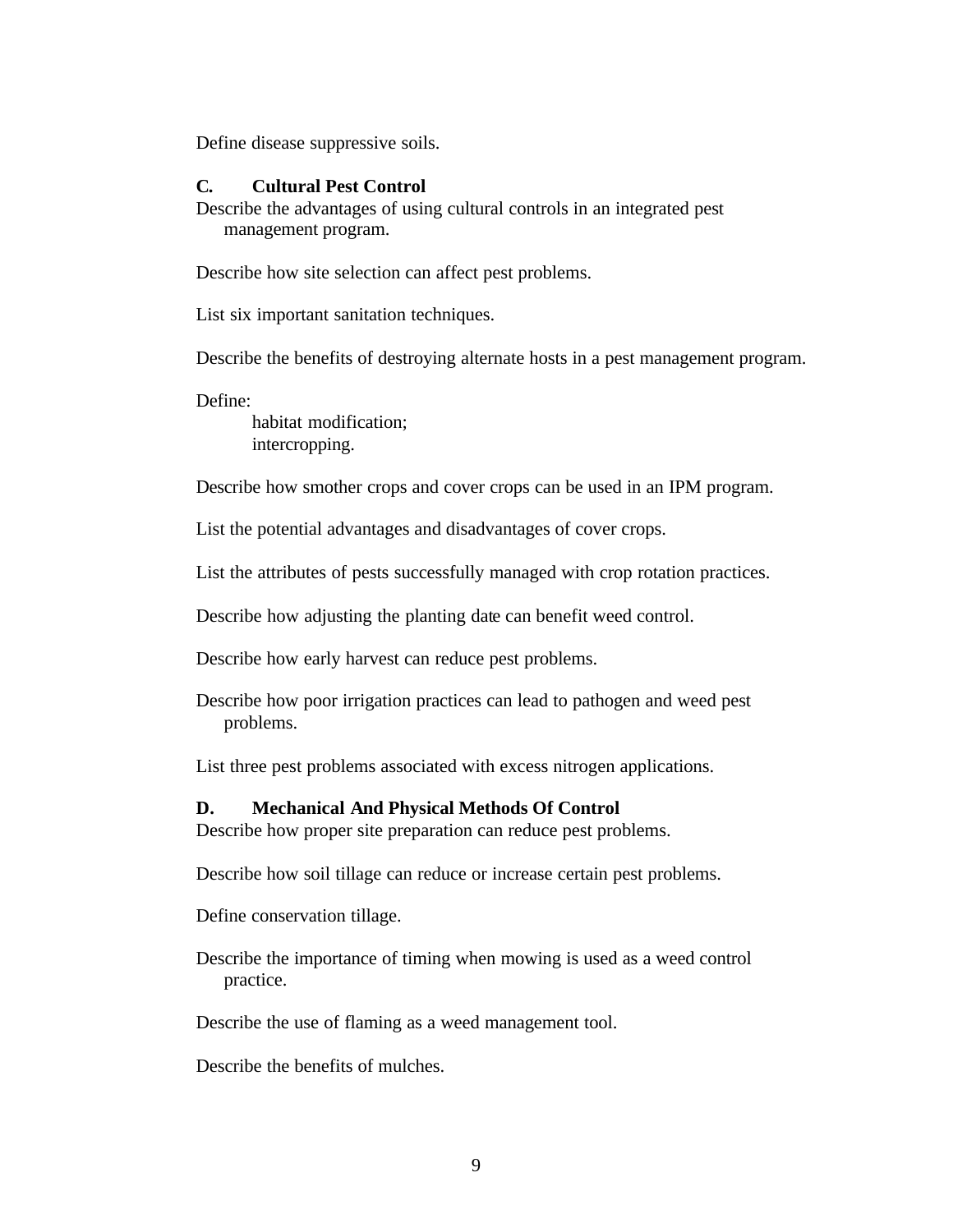List some organic and synthetic materials that are suitable as mulches.

Describe how to solarize the soil.

Describe two kinds of situations where temperature manipulation is used in pest management.

Describe situations where chaining and dredging are used for weed control.

List the pests that can be managed with the following types of traps: sticky traps;

> glue traps; box traps; conibear traps.

#### **E. Using Pesticides in an IPM Program**

List the application site factors that can impose limitations on pesticide selection.

Give examples of how formulation can change how a pesticide reacts with target pests, nontarget organisms, and the environment.

Describe why each of the following is an important consideration when selecting pesticides:

mode of action; site of action; persistence; selectivity.

#### Define:

botanical insecticide; microbial insecticide; contact poison; stomach poison; systemic insecticide; pyrethroid; chlorinated hydrocarbon; organophosphate insecticide; carbamate insecticide; insecticidal oil; insecticidal soap; desiccant; selective herbicide; nonselective herbicide; contact herbicide; translocated herbicide; eradicant fungicide;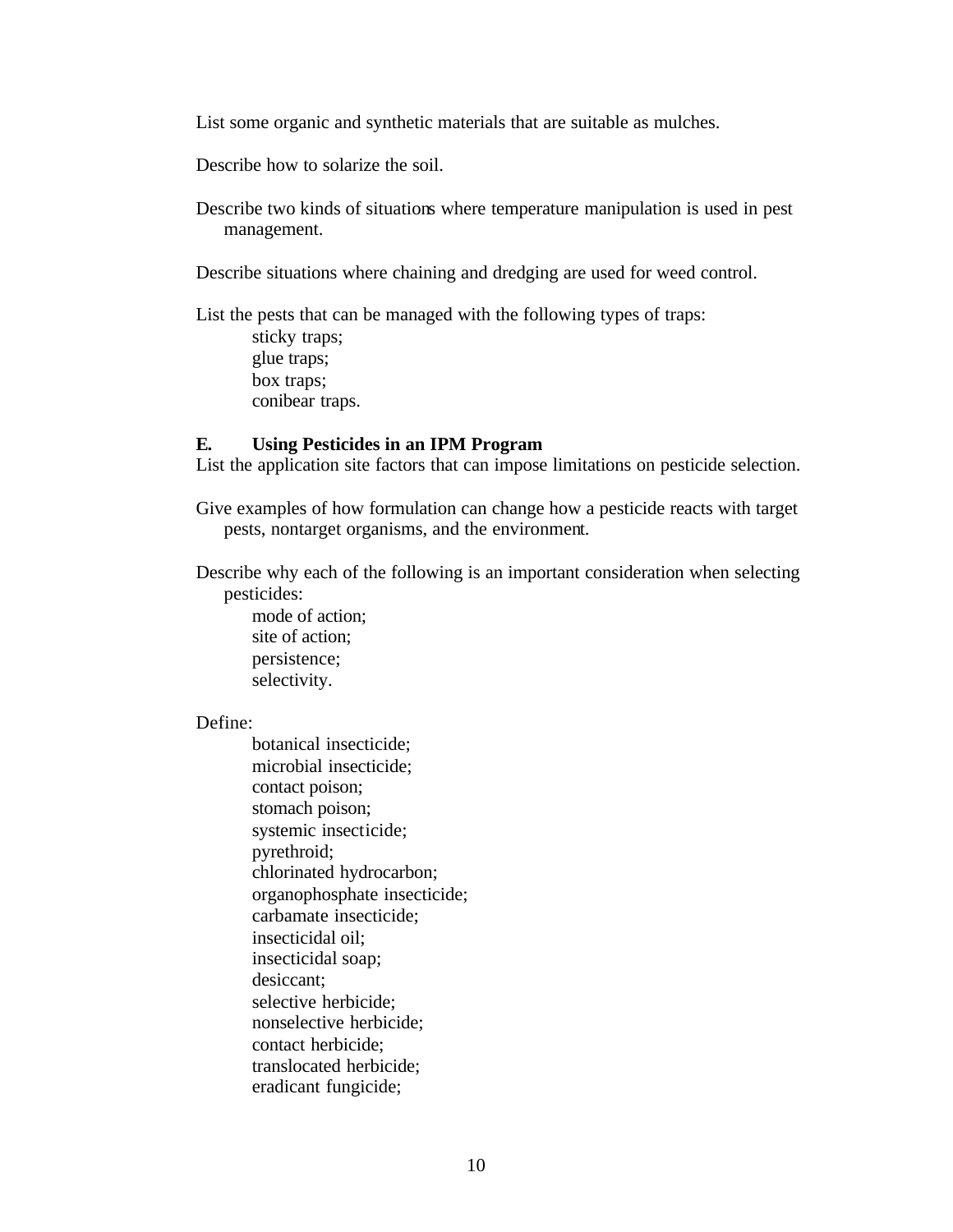systemic fungicide; surface protectant fungicide; antibiotic; fumigant; adjuvant.

Describe how insect growth regulators work.

Describe the importance of plantback restrictions on herbicide selection.

List the three categories of pesticides used for disease control.

List factors that influence the efficacy of a nematicide in the field.

List the five categories of pesticides used for vertebrate control.

Describe how an anticoagulant bait works.

List considerations when choosing a pesticide for vertebrate control.

Explain the function of the following types of adjuvants:

surfactants; stickers; spreader-sticker; buffer; defoamer; deposition aid; attractant.

Describe how the following application methods can be used to reduce pesticide use:

spot treatments; band treatments; treating alternate rows or blocks; low volume application; reducing dosage level of pesticide.

Describe the importance of application timing in the selective use of a pesticide.

Describe when to apply insecticides to avoid hazards to bees.

#### **F. Resistance Management**

Compare and contrast cross resistance and multiple resistance.

Define biotypes and their importance in resistance management.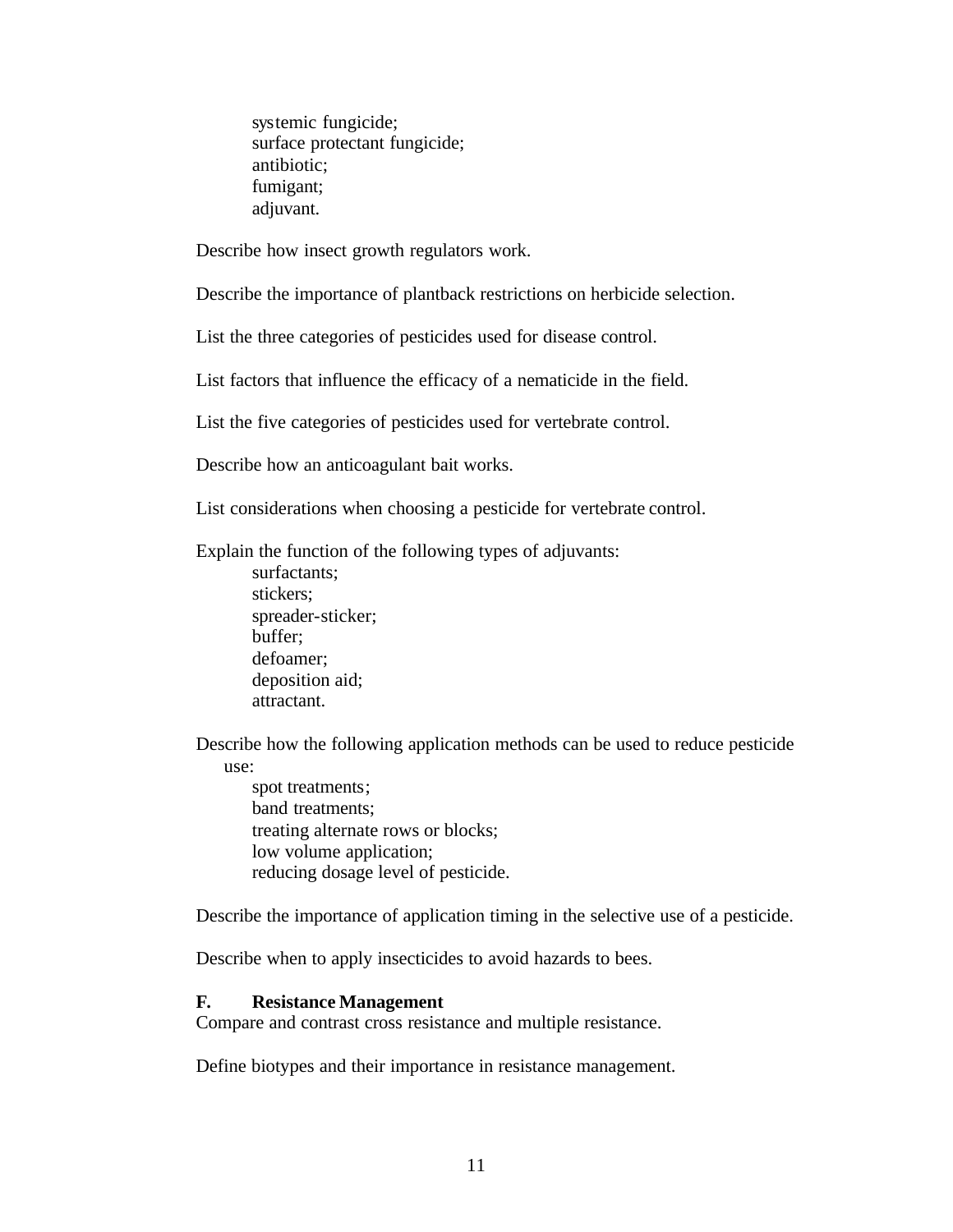Describe practices that can be applied to discourage development of pesticide resistance.

## **G. Other Related Pest Management/Production Systems**

Define sustainable agriculture.

Describe how sustainable agriculture, organic, and residue-free programs use IPM principles in their management strategies.

List common features of many organic certification programs.

# **V. MONITORING AND DECISION-MAKING GUIDELINES**

Define monitoring.

List the main objectives for monitoring in a pest management program.

Differentiate between monitoring and sampling.

# **A. Defining the Sampling Universe**

Define:

sampling universe; sampling unit.

Compare/contrast absolute samples and relative samples.

List examples of sampling units appropriate for different types of pests.

Describe ways to improve sampling accuracy.

# **B. Sampling Methods**

List factors to consider when determining the number of samples to take.

Describe how the following types of methods can be used to improve sampling efficiency:

triggers; specialized tools; presence/absence sampling; injury scales; sequential sampling; multiple pest sampling.

Describe the advantages and disadvantages of presence/absence sampling.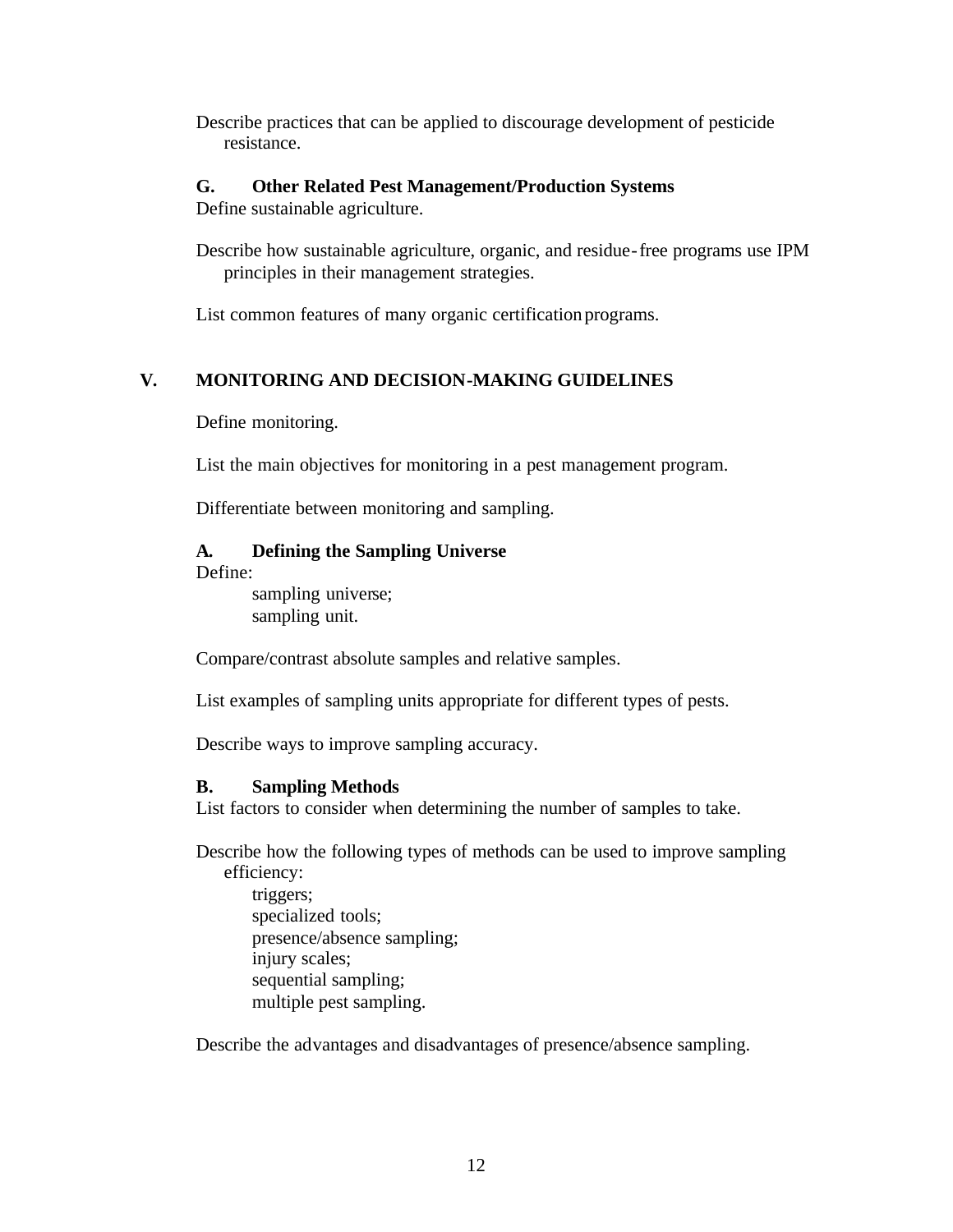Describe the following sampling patterns and situations in which they should be used:

random; stratified; circular or systematic.

List some techniques that help to keep samples random.

Describe some visual sampling methods.

Recognize common sampling methods for:

weeds; insects; mites; pathogens; nematodes; vertebrates.

Recognize situations and pests where the following tools would be used for monitoring:

- sticky traps; light traps; pheromone; D-vac; sweep-net; seed germination tests; soil samples; beat trays; timed searches.
- List two groups of pests whose identity must almost always be confirmed by trained laboratory specialists.

Describe the proper collection and handling of samples sent to the laboratory for nematode identification.

Describe the limitations of using plant damage estimates in pest management decisions.

List pests whose presence may be indicated by the following clues:

frass; honeydew; runways; burrows; plugged entrances to burrows.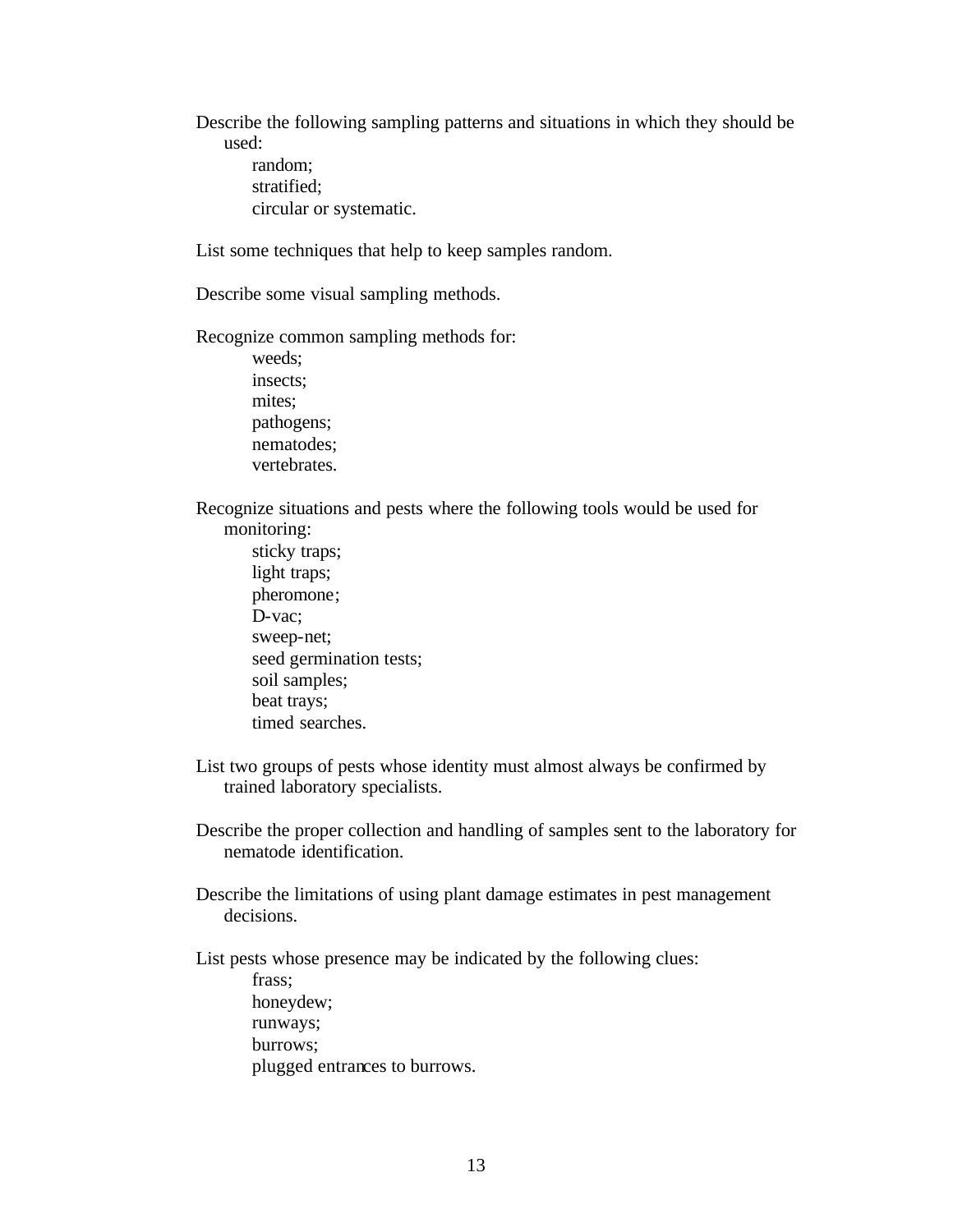List some pests for which ELISA testing kits are valuable.

## **C. Meteorological Monitoring Systems**

List the most important weather parameters for making pest management decisions.

Describe some instruments useful for setting up a standard weather station.

Describe components of computer-assisted weather stations.

Describe how data loggers can assist in collecting meteorological information.

Describe some ways to obtain local weather data without a weather station.

## **D. Predictive Tools**

Describe the limitations of predictive tools in forecasting pest development.

Describe phenology models and how they are used.

Describe how to use a biofix, along with meteorological data to forecast insect or plant development.

Describe how to calculate degree-days.

Describe how disease forecasting can be used in pathogen control. Define:

> expert system; geographic information system (GIS); global positioning system (GPS).

Describe the use of plant mapping in predicting pest problems.

## **E. Pesticide Resistance Monitoring**

Describe the purpose of early detection of pesticide resistance.

Explain how discriminating concentrations can be used to detect pesticide resistance.

## **F. How To Keep Monitoring Records**

List information that should be noted and kept with monitoring records.

Describe the advantage of graphing sampling counts.

Describe the advantages of keeping field maps for each field monitored.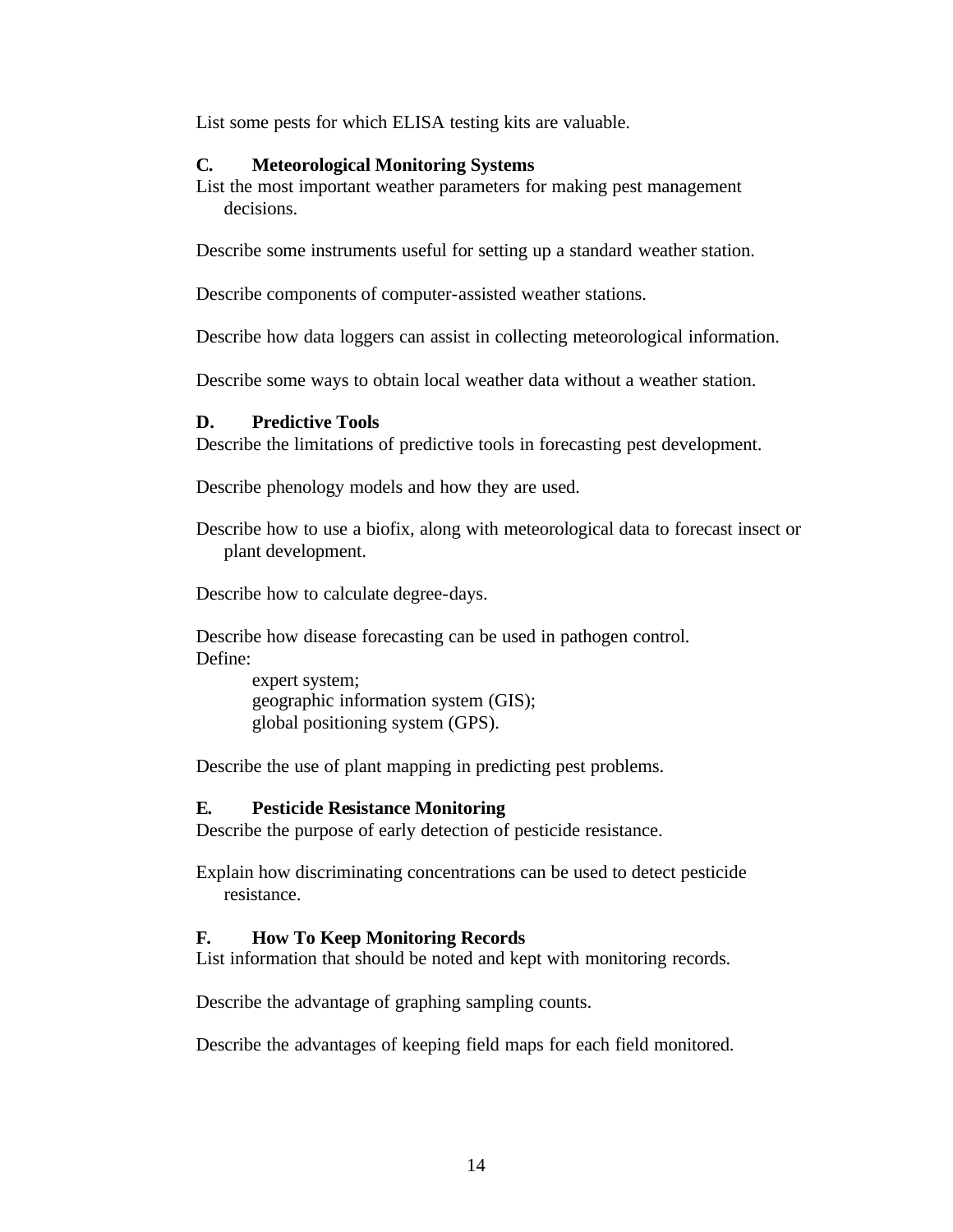Describe the advantages of using computer databases for keeping monitoring records.

### **G. Interpreting and Using Monitoring Results**

List the conditions that can cause treatment thresholds to vary.

- Describe how monitoring guidelines from one crop can be adapted for use in another.
- Describe how cumulative monitoring data taken over months or years can be used in decisionmaking.
- List factors other than monitoring results to consider when making pest management decisions.

Describe the importance of follow-up monitoring and its role in a management program.

## **VI. HOW TO SET UP MONITORING PROGRAMS AND FIELD TRIALS**

### **A. How to Design A Monitoring Plan**

Describe each step needed to design a monitoring program.

Describe how using a sample size formula can help determine how many samples to take to increase accuracy.

Explain the factors that help determine sampling frequency.

- List some factors that help determine when to begin sampling.
- Describe why monitoring host development is important in pest management decisions.
- List environmental factors that should be monitored in a pest management program.
- Describe how pest development can influence the timing of sampling.
- Describe why keeping records of production practices is important in pest management decisionmaking.

Describe how to use scouts effectively in a monitoring program.

## **B. Field Trials**

Describe the major reasons for conducting a field trial.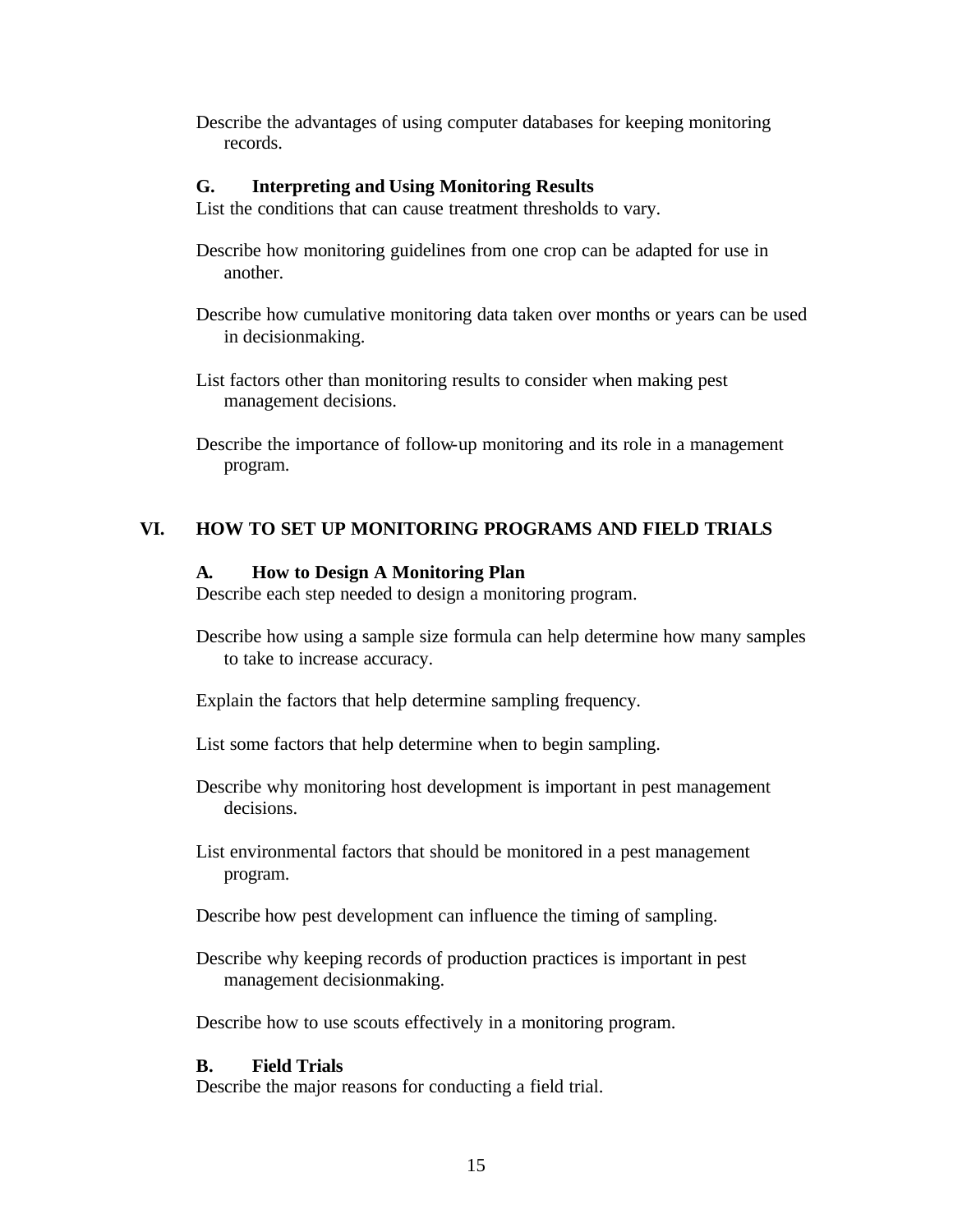Describe the limitations of non-replicated field trial data and how to best use the information.

Define and describe how the following are used in an experiment: randomization; replication; blocking; controls.

Describe the importance of establishing pre-treatment counts in a field trial.

Explain why the following factors might make research results questionable: no control; no replication; large standard error; no significance of results given; different treatments tested at different locations.

Discuss the factors to consider when choosing a site for a field trial.

## **VII. HEALTH AND ENVIRONMENTAL CONCERNS ASSOCIATED WITH PESTICIDE USE**

### **A. Pesticides in the Environment**

List where pesticides may be found in the environment after an application.

Describe how the following play a role in airborne pesticide dispersion: volatilization; vapor pressure; drift; dustborne particles.

List some practices that can be used to reduce volatilization of pesticides.

Describe how the following factors contribute to drift: wind; droplet size; application method; spray pressure; height of application off the ground; inversion layer.

Describe how the following can reduce drift or drift damage: buffer zone;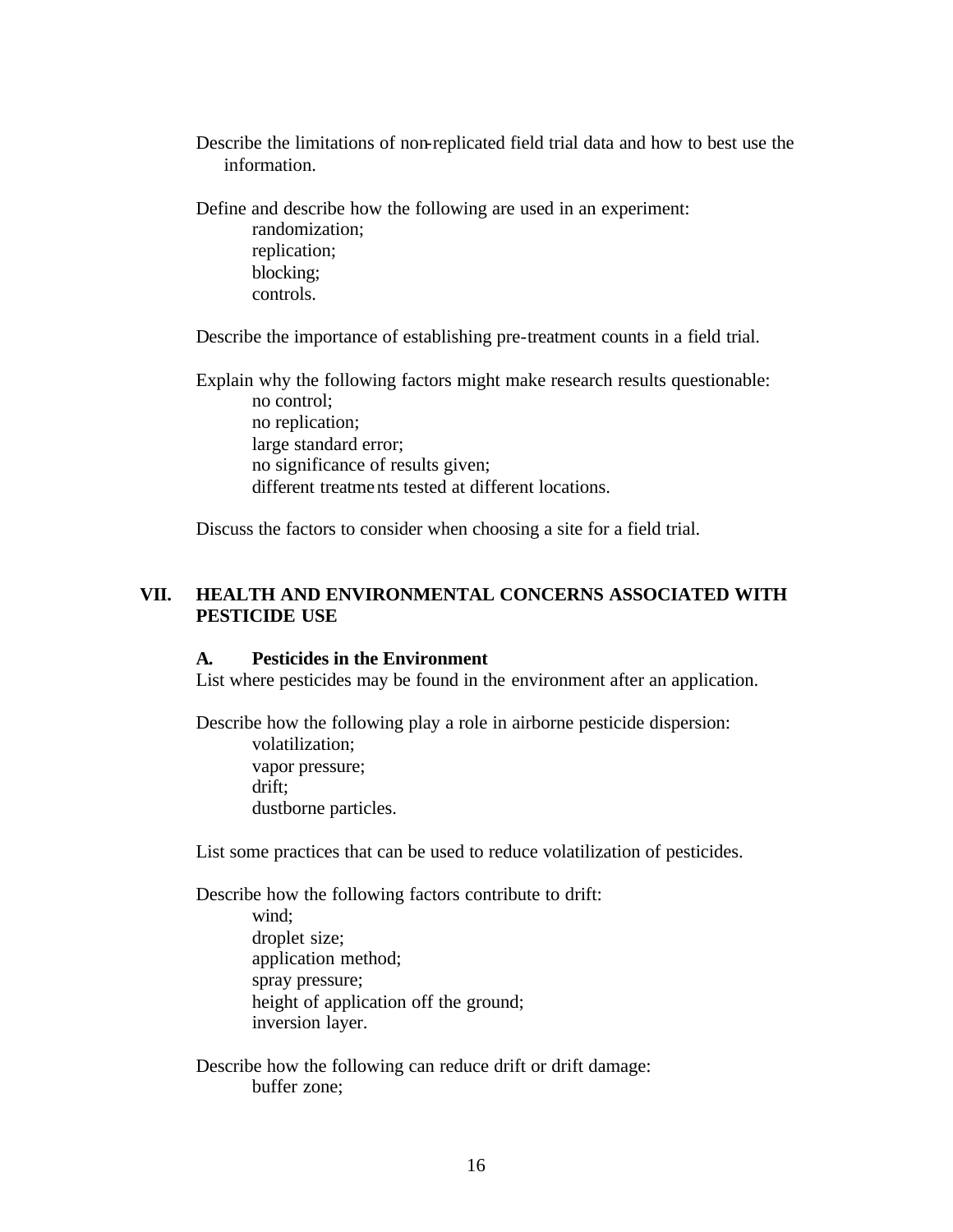spray parallel to sensitive area; adjuvants.

Describe how pesticides become dust borne.

Describe how the following techniques could be used to mitigate problems associated with dust borne movement of pesticides: irrigation practices; choice of material.

List the properties of pesticides that make them more likely to persist in water.

List the ways in which pesticides may move into surface water.

Describe how the following practices can prevent runoff: minimizing tail water runoff; recirculation; increase holding time; product choice; buffer strips.

Describe the different ways in which ground water contamination can occur.

Describe factors which affect ground water contamination by pesticides.

Describe how the following factors contribute to persistence of pesticides in soil: persistence of pesticide; attraction of pesticides to soils; soil type; organic matter content in soil; presence of water.

#### **B. How Pesticides Break Down in the Environment**

Describe why residues of certain pesticides are more likely to be found in: water;

soil or sediment; air; living organisms.

Explain the importance of knowing the breakdown products of a pesticide.

Describe how the following mechanisms break down pesticides: hydrolysis; photodegradation; microbial degradation; oxidation/reduction.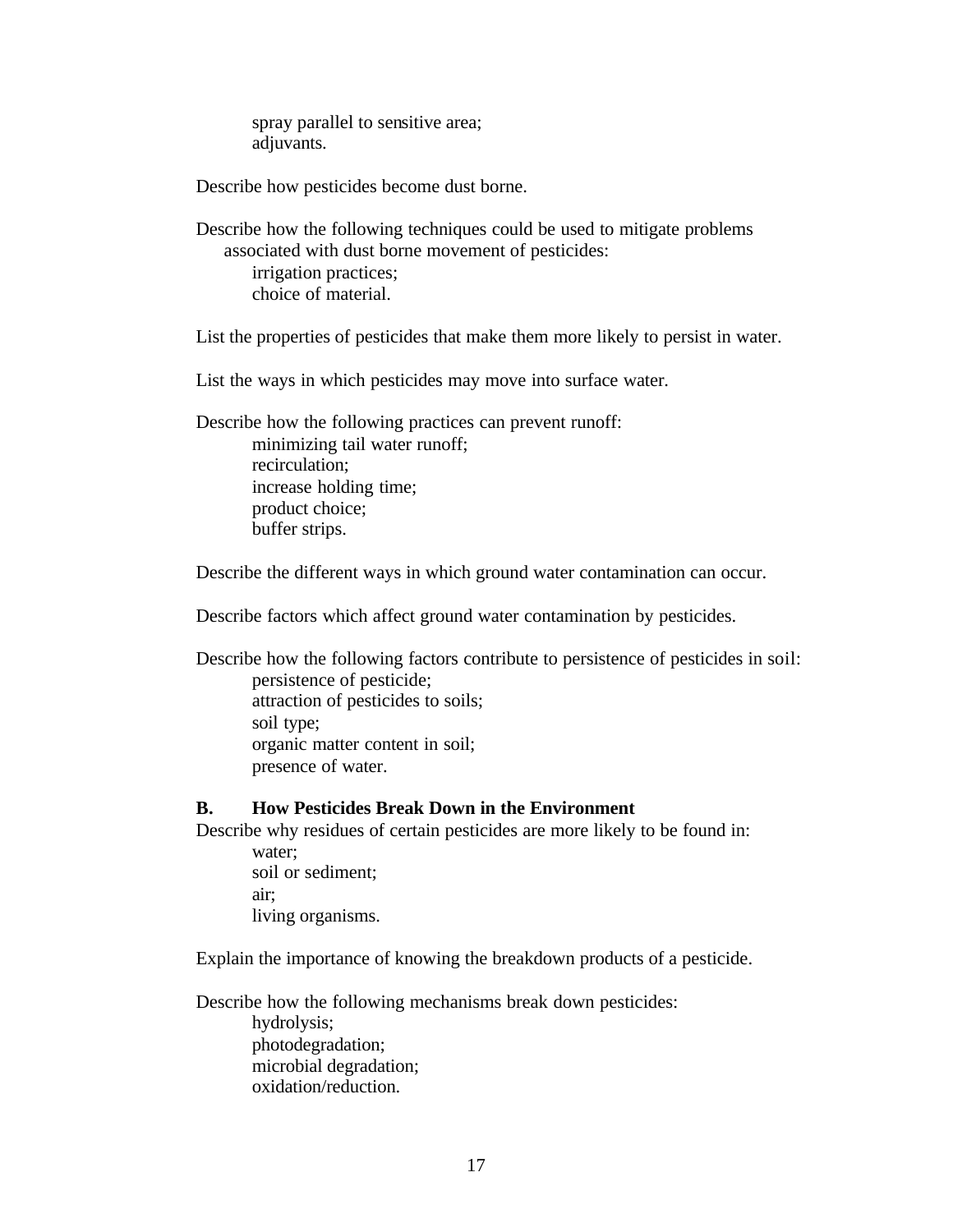Describe soil conditions that favor pesticide breakdown by microorganisms.

Describe how the following environmental factors can affect pesticide

breakdown: pH; temperature; fog; soil type; soil texture; organic content of soil; moisture; sunlight; organisms.

# **C. General Toxicology**

Define:

toxicology toxicity;  $LD_{50}$ ;  $LC_{50}$ ; half life; threshold limit value; no observable adverse effect levels.

Describe the limitations of using  $LD_{50}$  to evaluate the potential risks associated with a pesticide.

Describe how the following factors affect pesticide risk: environmental conditions; formulation; proximity of sensitive organisms, including people.

Describe how the following methods reduce the risk of hazards: closed systems; water soluble packaging; protective clothing; restricted entry; choice of material.

Describe the following concepts: acute illness; repeated exposures; delayed onset; chronic health affects.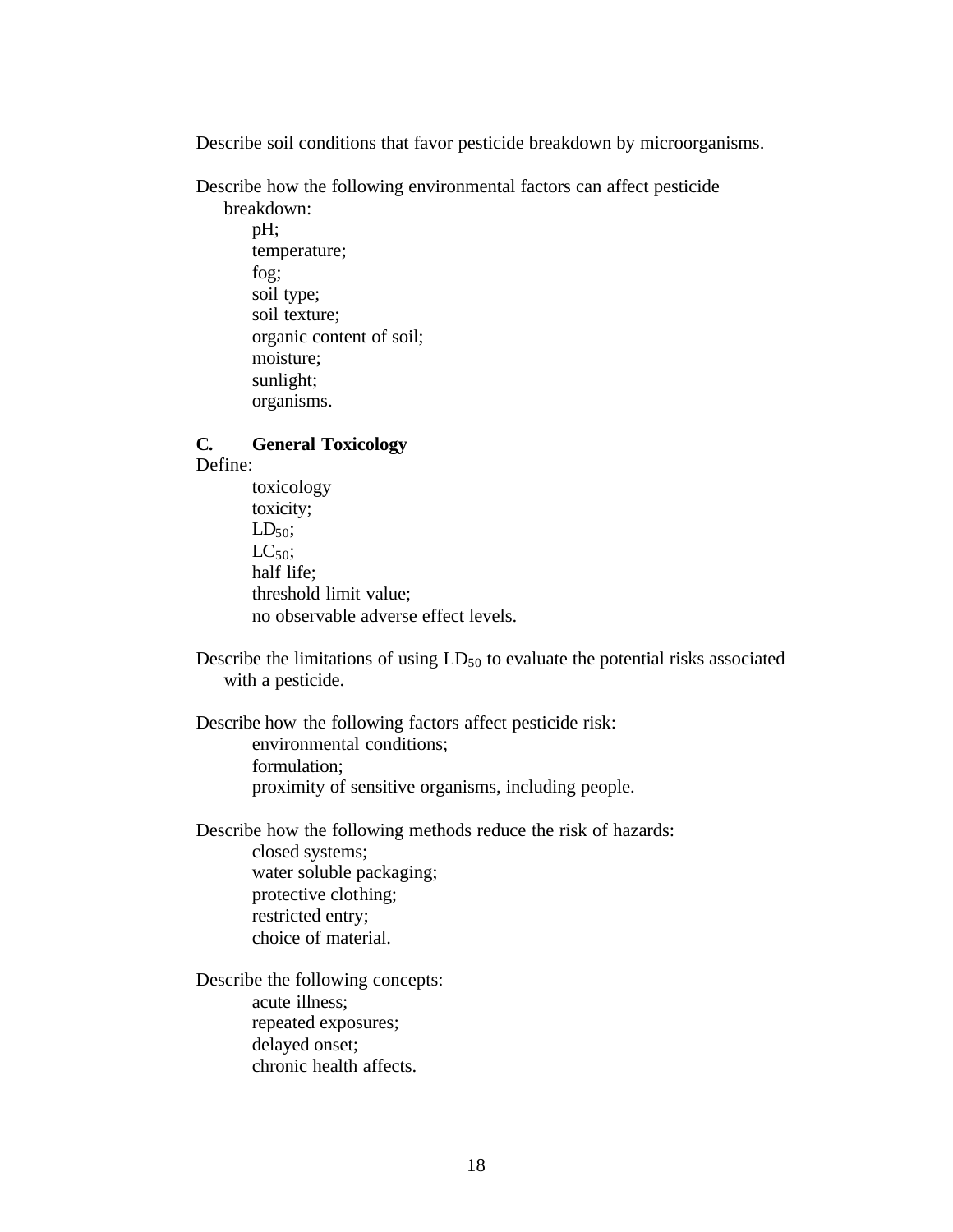Explain the relationship of signal words to oral and dermal toxicity.

List the four major routes of pesticide exposure for humans.

Describe how people can be exposed to pesticides: when applying pesticides; in treated areas during an application; in treated areas after an application; in areas off the application site; by residues on food and in water.

Describe how the following can reduce human exposure to pesticides: personal protective equipment;

closed systems; pesticide formulation; water soluble packaging; certification of applicators; choice of materials; drift control; restricted entry intervals; plantback restrictions; pre-harvest intervals; awareness of local regulations.

Give an example of how the following effects of pesticides may impact other nontarget organisms: destruction of habitat; destruction of natural enemies; destruction of food sources; toxicity to bees and other pollinators.

Describe how you can evaluate the potential impacts to nontarget organisms prior to a pesticide application.

## **VIII. SETTING UP AN INTEGRATED PEST MANAGEMENT PROGRAM**

#### **A. Professionalism**

Identify the PCA's responsibility when making a pest management recommendation in the following situations: crop loss due to pest damage; injury to surrounding areas; overtolerance residues; illegal residues; making a recommendation in unlicensed area.